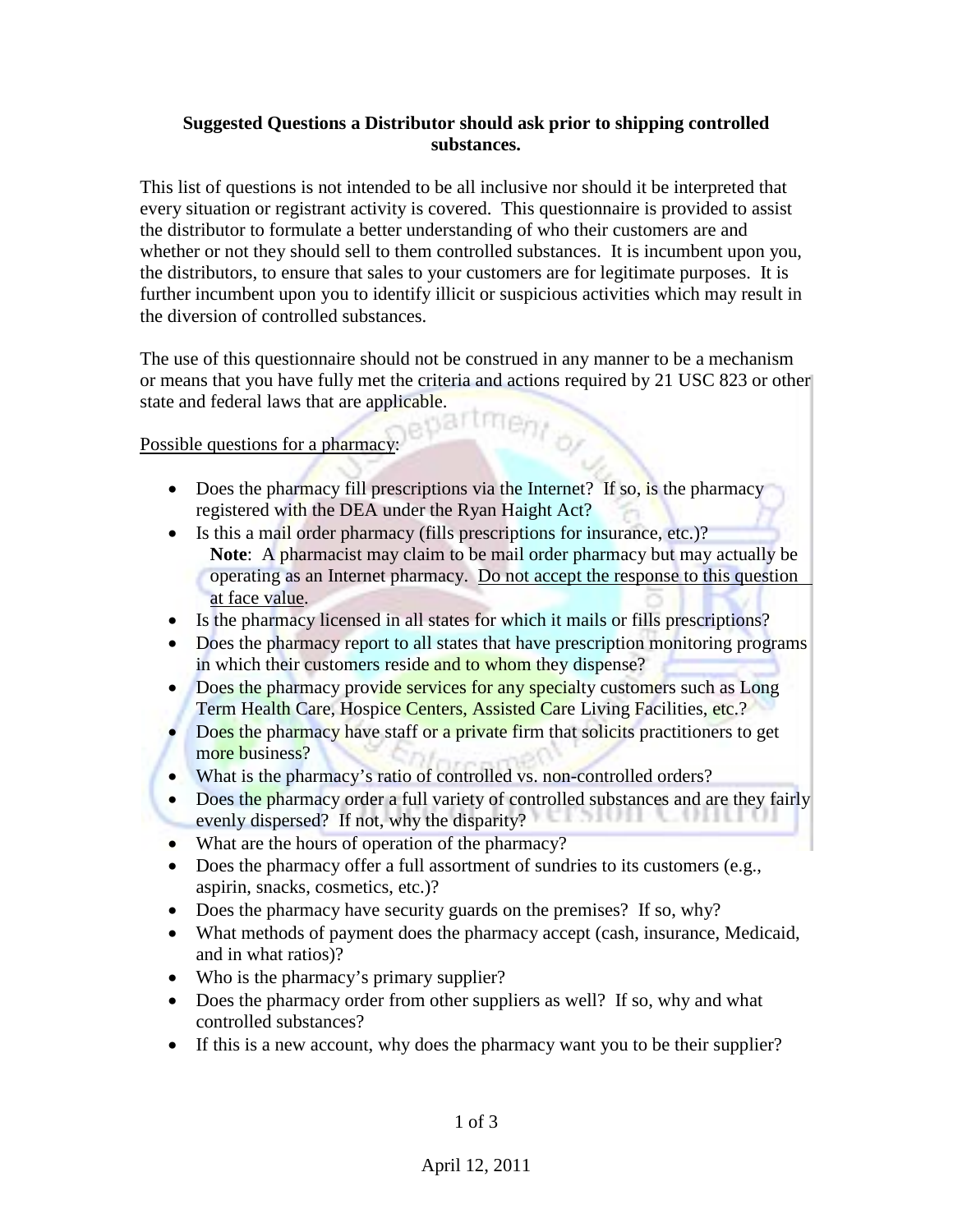- If you are not the only supplier, what controlled substances will the pharmacy be ordering from you, in what quantities, in what time frame, and will they be ordering these same products from other suppliers?
- What ratio will you be supplying compared to other suppliers?
- Does the pharmacy fill prescriptions for out of state customers? If so, for how many out of state customers does the pharmacy fill (ratio or approximate number)?
- If the pharmacy fills prescriptions for Pain Management or other specialty practitioners (diet, oncology, etc.), is the pharmacist comfortable with the prescribing practices of the practitioner?
- Has the pharmacist questioned or been uncomfortable with, the prescribing practices of any practitioner?
- Has the pharmacy ever refused to fill prescriptions for a practitioner? If so, why and who?
- Are there particular practitioners who constitute most of the prescriptions it fills? Who are these practitioners (Name and DEA registration number)?
- Does the pharmacy have any exclusive contracts, agreements, arrangements, etc., with any particular practitioner, business group, investors, etc.? If so, explain those arrangements and/or obtain copies of those agreements.
- Is the pharmacist comfortable enough with the prescribing practices of any or all practitioners for which they fill, to stake their professional livelihood on it?
- Does the pharmacy supply, order for, or sell to any practitioners or other pharmacies?
- How does the pharmacy sell/transfer controlled substances to other pharmacies or practitioners? Via a prescription, sales invoice, or DEA Form-222? (Transfer by prescriptions is not authorized).

## Possible questions for a practitioner:

- What is the practitioner's specialty, if any (family practice, oncology, geriatrics, pain management, etc.)?
- Do the controlled substances being ordered correspond to his specialty or the treatment he provides?
- What method of payment does the practitioner accept (cash, insurance, Medicare) and what is the ratio of each?
- Has the practitioner ever been disciplined by any state or federal authority?
- How many patients does the practitioner see each day? What is his weekly average?
- Does the practitioner prescribe as well as dispense?
- Why does the practitioner prefer to dispense as opposed to prescribe?
- Who was the practitioner's previous supplier? Are they still ordering from this supplier? If not, why are they looking for a new supplier?
- Do the hours of operation and the facility accommodate the type of practice being conducted?
- Does the practitioner's office have security guards on-site? If so, why?